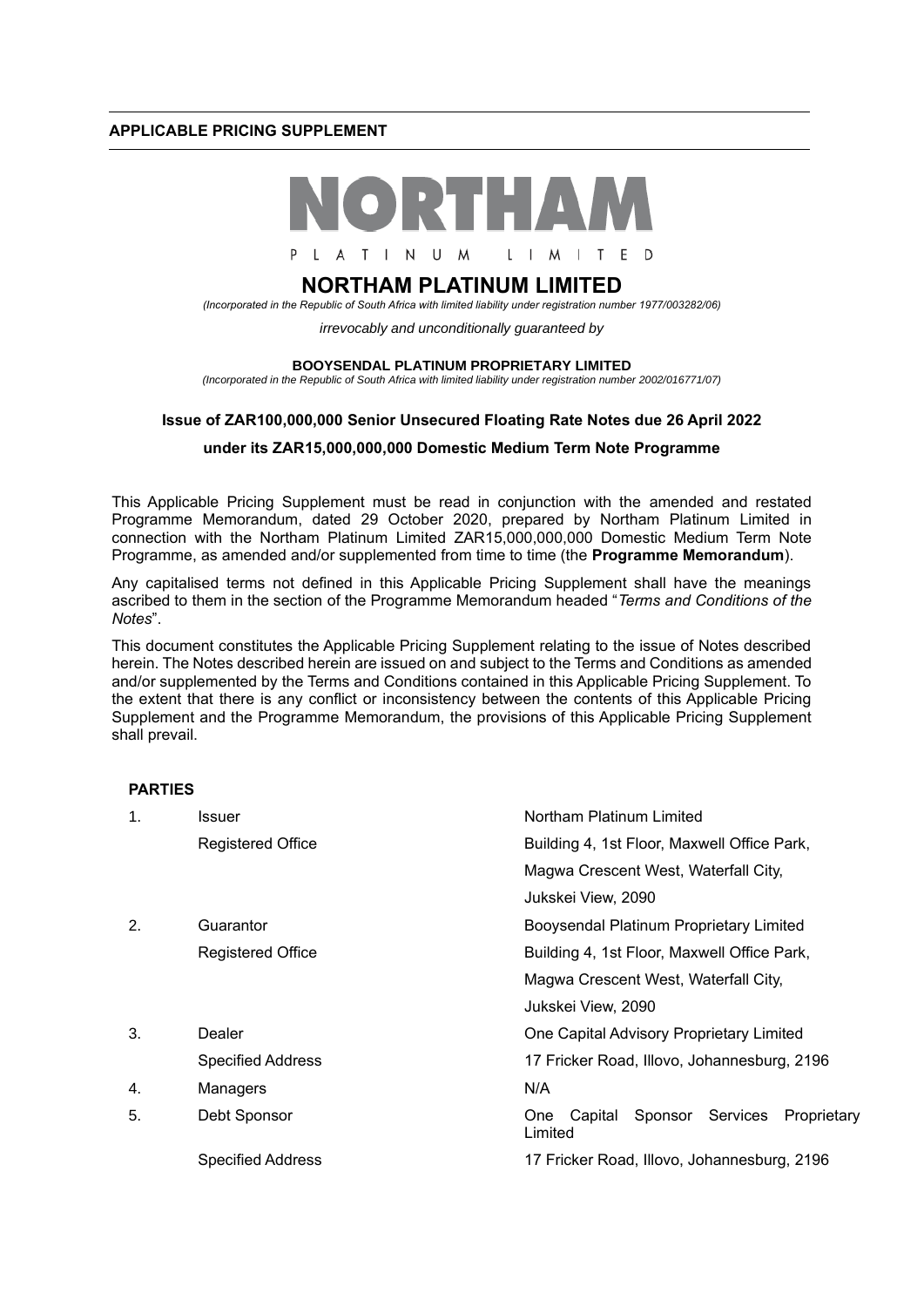| 6.  | Paying Agent                                                                              |                                  | Nedbank Limited (acting through its Nedbank<br>Investor Services division)                                                                                                                       |
|-----|-------------------------------------------------------------------------------------------|----------------------------------|--------------------------------------------------------------------------------------------------------------------------------------------------------------------------------------------------|
|     | <b>Specified Address</b>                                                                  |                                  | 33 Hoofd Street, Braampark, Braamfontein,<br>Johannesburg, 2000, South Africa                                                                                                                    |
| 7.  | <b>Calculation Agent</b>                                                                  |                                  | Nedbank Limited (acting through its Corporate<br>and Investment Banking division)                                                                                                                |
|     | <b>Specified Address</b>                                                                  |                                  | 135 Rivonia Road, Sandton, 2196, South Africa                                                                                                                                                    |
| 8.  | <b>Transfer Agent</b>                                                                     |                                  | Nedbank Limited (acting through its Corporate<br>and Investment Banking division)                                                                                                                |
|     | <b>Specified Address</b>                                                                  |                                  | 135 Rivonia Road, Sandton, 2196, South Africa                                                                                                                                                    |
| 9.  | <b>Issuer Agent</b>                                                                       |                                  | Nedbank Limited (acting through its Corporate<br>and Investment Banking division)                                                                                                                |
|     | <b>Specified Address</b>                                                                  |                                  | 135 Rivonia Road, Sandton, 2196, South Africa                                                                                                                                                    |
| 10. | Settlement Agent                                                                          |                                  | Nedbank Limited (acting through its Corporate<br>and Investment Banking division)                                                                                                                |
|     | <b>Specified Address</b>                                                                  |                                  | 135 Rivonia Road, Sandton, 2196, South Africa                                                                                                                                                    |
|     |                                                                                           | PROVISIONS RELATING TO THE NOTES |                                                                                                                                                                                                  |
| 11. | <b>Status of Notes</b>                                                                    |                                  | Senior Unsecured                                                                                                                                                                                 |
| 12. | Series Number                                                                             |                                  | 9                                                                                                                                                                                                |
| 13. | <b>Tranche Number</b>                                                                     |                                  | 3                                                                                                                                                                                                |
| 14. |                                                                                           | Aggregate Nominal Amount         |                                                                                                                                                                                                  |
|     | (a)                                                                                       | Series                           | ZAR500,000,000                                                                                                                                                                                   |
|     | (b)                                                                                       | Tranche                          | ZAR100,000,000                                                                                                                                                                                   |
| 15. | Interest                                                                                  |                                  | Interest-bearing                                                                                                                                                                                 |
| 16. |                                                                                           | <b>Interest Payment Basis</b>    | <b>Floating Rate</b>                                                                                                                                                                             |
| 17. | Automatic/Optional Conversion from one<br>Interest/Redemption/Payment Basis to<br>another |                                  | N/A                                                                                                                                                                                              |
| 18. | Form of Notes                                                                             |                                  | The Notes in this Tranche are listed Notes issued<br>in uncertificated form and held by the CSD                                                                                                  |
| 19. | <b>Issue Date</b>                                                                         |                                  | 5 October 2021                                                                                                                                                                                   |
| 20. | Nominal Amount per Note                                                                   |                                  | ZAR1,000,000                                                                                                                                                                                     |
| 21. | <b>Specified Denomination</b>                                                             |                                  | ZAR1,000,000                                                                                                                                                                                     |
| 22. | <b>Specified Currency</b>                                                                 |                                  | <b>ZAR</b>                                                                                                                                                                                       |
| 23. | <b>Issue Price</b>                                                                        |                                  | 101.44587 percent                                                                                                                                                                                |
| 24. | <b>Interest Commencement Date</b>                                                         |                                  | 26 July 2021                                                                                                                                                                                     |
| 25. | <b>Maturity Date</b>                                                                      |                                  | 26 April 2022                                                                                                                                                                                    |
| 26. | Applicable Business Day Convention                                                        |                                  | <b>Following Business Day</b>                                                                                                                                                                    |
| 27. | <b>Final Redemption Amount</b>                                                            |                                  | 100% of Nominal Amount                                                                                                                                                                           |
| 28. | Last Day to Register                                                                      |                                  | By 17h00 on 15 April, 15 July, 15 October and<br>15 January of each year until the Maturity Date,<br>or if such day is not a Business Day, the Business<br>Day preceding the Books Closed Period |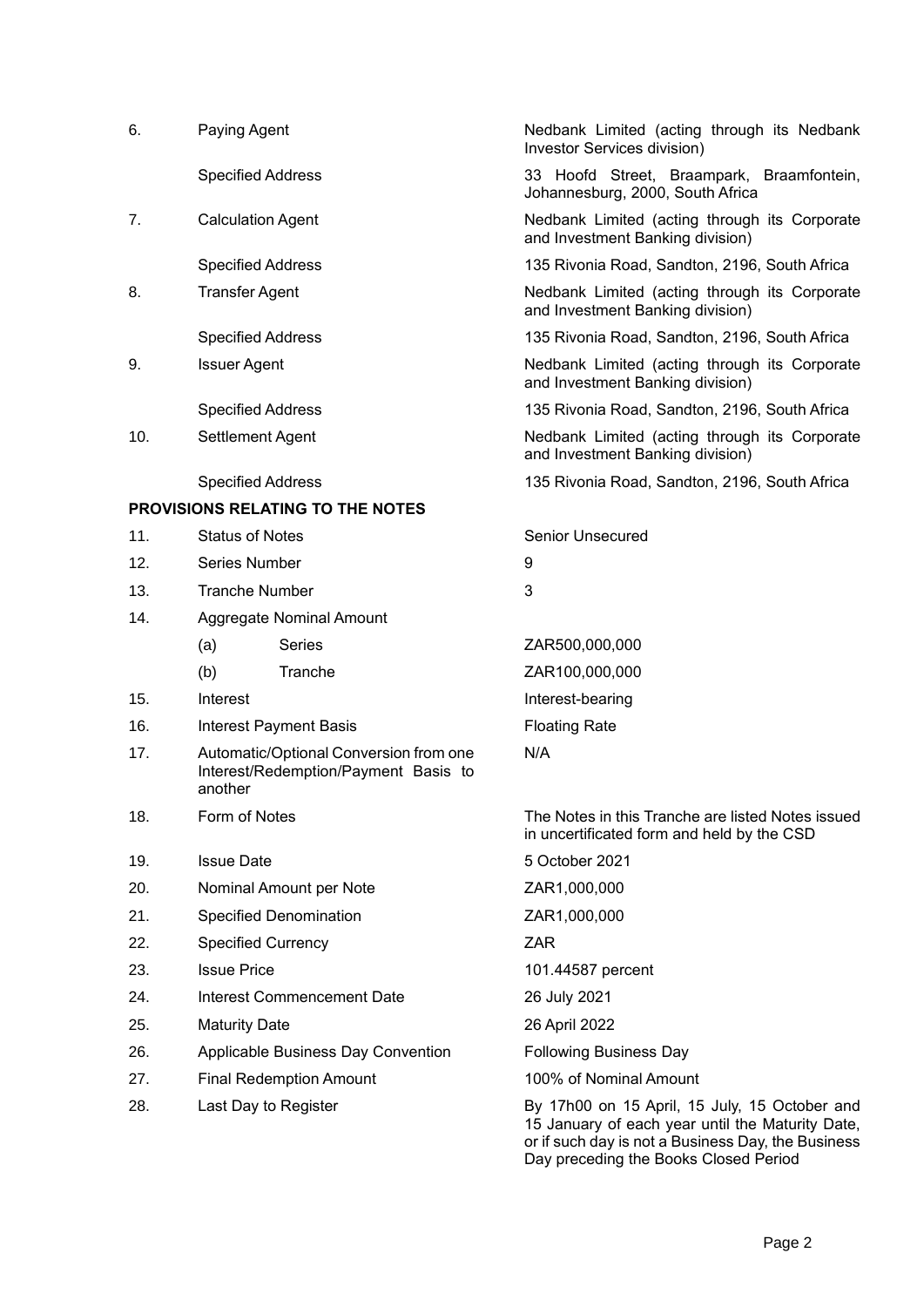| 29.                        |                                                                                                          | <b>Books Closed Period</b>                                                                                               | The Register will be closed from 16 April to<br>25 April, 16 July to 25 July, 16 October to 25<br>October and 16 January to 25 January (all dates<br>inclusive) of each year until the Maturity Date, or<br>if any early redemption occurs, 10 Days prior to<br>the actual Redemption Date                                                                                                                                                                                                           |
|----------------------------|----------------------------------------------------------------------------------------------------------|--------------------------------------------------------------------------------------------------------------------------|------------------------------------------------------------------------------------------------------------------------------------------------------------------------------------------------------------------------------------------------------------------------------------------------------------------------------------------------------------------------------------------------------------------------------------------------------------------------------------------------------|
| 30.                        | Default Rate                                                                                             |                                                                                                                          | N/A                                                                                                                                                                                                                                                                                                                                                                                                                                                                                                  |
| <b>FIXED RATE NOTES</b>    |                                                                                                          |                                                                                                                          | N/A                                                                                                                                                                                                                                                                                                                                                                                                                                                                                                  |
| <b>FLOATING RATE NOTES</b> |                                                                                                          |                                                                                                                          |                                                                                                                                                                                                                                                                                                                                                                                                                                                                                                      |
| 31.                        | (a)                                                                                                      | Interest<br>Payment<br>Floating<br>Date(s)                                                                               | 26 April, 26 July, 26 October and 26 January<br>of each year until the Maturity Date, or, if such<br>day is not a Business Day, the Business Day<br>on which interest will be paid, as determined<br>in accordance with the Applicable Business<br>Day Convention (as specified<br>this<br>in<br>Applicable Pricing Supplement)                                                                                                                                                                      |
|                            | (b)                                                                                                      | Interest Period(s)                                                                                                       | Each period from, and including,<br>the<br>applicable Floating Interest Payment Date and<br>ending on, but excluding, the following<br>Floating Interest Payment Date, the first<br>Interest Period commences on the Interest<br>Commencement Date and ends on (but<br>excludes) the first Floating Interest Payment<br>Date (each Floating Interest Payment Date is<br>adjusted in accordance with the Applicable<br>Business Day Convention as specified in this<br>Applicable Pricing Supplement) |
|                            | (c)<br>Definition of Business Day (if<br>different from that set out in<br>Condition 1) (Interpretation) |                                                                                                                          | N/A                                                                                                                                                                                                                                                                                                                                                                                                                                                                                                  |
|                            | (d)                                                                                                      | Minimum Rate of Interest                                                                                                 | N/A                                                                                                                                                                                                                                                                                                                                                                                                                                                                                                  |
|                            | (e)                                                                                                      | Maximum Rate of Interest                                                                                                 | N/A                                                                                                                                                                                                                                                                                                                                                                                                                                                                                                  |
|                            | (f)                                                                                                      | Day Count Fraction                                                                                                       | Actual/365                                                                                                                                                                                                                                                                                                                                                                                                                                                                                           |
|                            | (g)                                                                                                      | Other terms relating to the<br>method of calculating interest<br>(e.g.: Day Count<br>Fraction,<br>rounding up provision) | N/A                                                                                                                                                                                                                                                                                                                                                                                                                                                                                                  |
| 32.                        | Manner in which the Rate of Interest is to<br>be determined                                              |                                                                                                                          | Screen Rate Determination (Reference Rate<br>plus Margin)                                                                                                                                                                                                                                                                                                                                                                                                                                            |
| 33.                        | Margin                                                                                                   |                                                                                                                          | 3.75% per annum to be added to the<br><b>Reference Rate</b>                                                                                                                                                                                                                                                                                                                                                                                                                                          |
| 34.                        |                                                                                                          | If ISDA Determination                                                                                                    | N/A                                                                                                                                                                                                                                                                                                                                                                                                                                                                                                  |
| 35.                        |                                                                                                          | If Screen Rate Determination                                                                                             |                                                                                                                                                                                                                                                                                                                                                                                                                                                                                                      |
|                            | (a)                                                                                                      | Reference<br>Rate<br>(including<br>relevant period by reference to<br>which the Rate of Interest is to be<br>calculated) | 3 month ZAR-JIBAR                                                                                                                                                                                                                                                                                                                                                                                                                                                                                    |
|                            | (b)                                                                                                      | Determination<br>Interest<br>Rate<br>Date(s)                                                                             | 26 April, 26 July, 26 October and 26 January<br>of each year until the Maturity Date                                                                                                                                                                                                                                                                                                                                                                                                                 |
|                            | (c)                                                                                                      | Relevant Screen Page<br>and<br>Reference Code                                                                            | ZAR-JIBAR-SAFEX                                                                                                                                                                                                                                                                                                                                                                                                                                                                                      |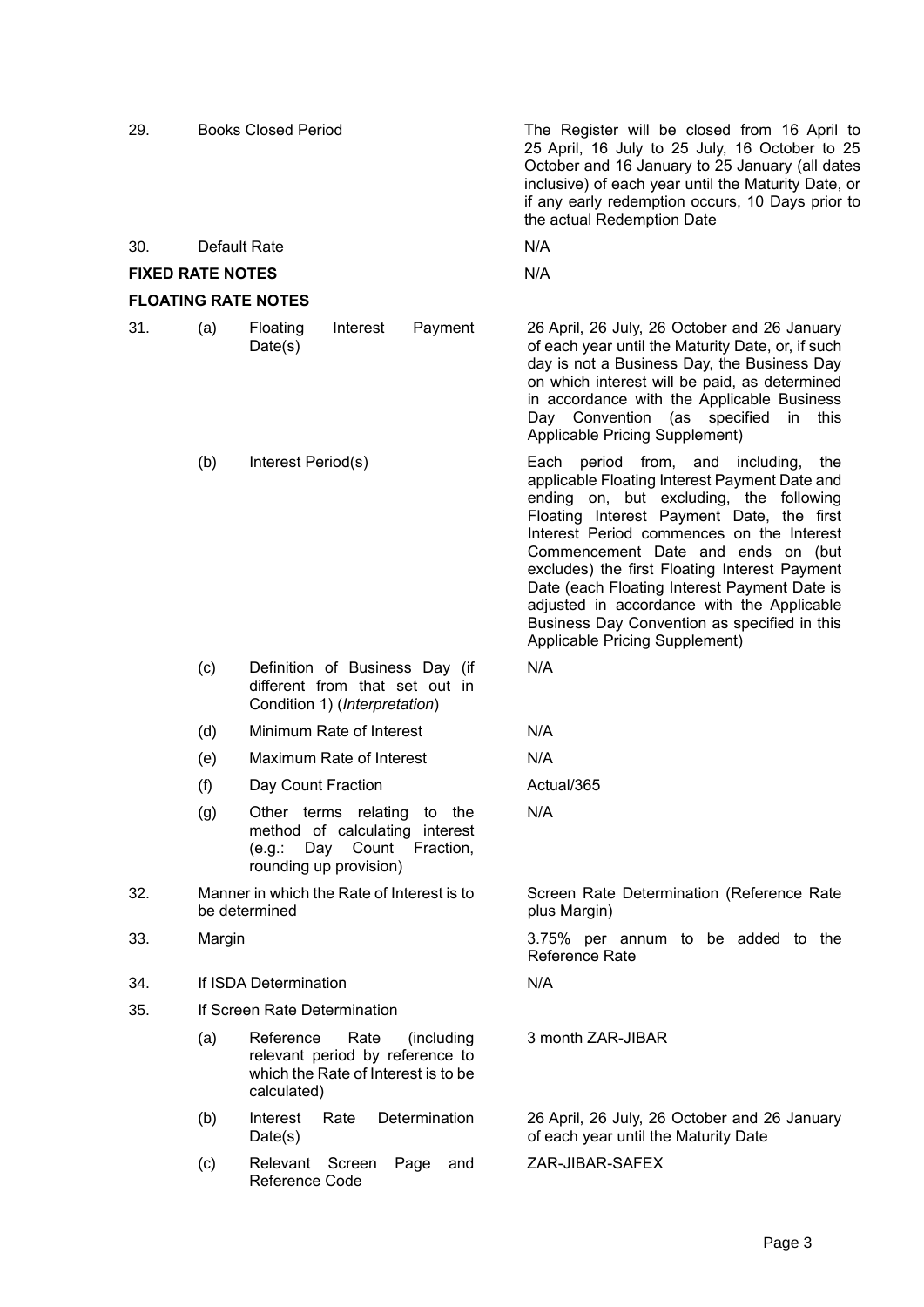| 36.                | If Rate of Interest to be calculated<br>otherwise than by ISDA Determination or<br>Screen Rate Determination, insert basis<br>for determining Rate of Interest/Margin/<br>Fallback provisions                                 | N/A                                                                               |  |
|--------------------|-------------------------------------------------------------------------------------------------------------------------------------------------------------------------------------------------------------------------------|-----------------------------------------------------------------------------------|--|
| 37.                | Calculation<br>Agent<br>responsible<br>for<br>amount of principal<br>calculating<br>and<br>interest                                                                                                                           | Nedbank Limited (acting through its Corporate<br>and Investment Banking division) |  |
|                    | <b>ZERO COUPON NOTES</b>                                                                                                                                                                                                      | N/A                                                                               |  |
|                    | <b>PARTLY PAID NOTES</b>                                                                                                                                                                                                      | N/A                                                                               |  |
|                    | <b>INSTALMENT NOTES</b>                                                                                                                                                                                                       | N/A                                                                               |  |
|                    | <b>MIXED RATE NOTES</b>                                                                                                                                                                                                       | N/A                                                                               |  |
|                    | <b>INDEX-LINKED NOTES</b>                                                                                                                                                                                                     | N/A                                                                               |  |
|                    | <b>DUAL CURRENCY NOTES</b>                                                                                                                                                                                                    | N/A                                                                               |  |
|                    | <b>EXCHANGEABLE NOTES</b>                                                                                                                                                                                                     | N/A                                                                               |  |
| <b>OTHER NOTES</b> |                                                                                                                                                                                                                               | N/A                                                                               |  |
|                    | <b>PROVISIONS REGARDING REDEMPTION/MATURITY</b>                                                                                                                                                                               |                                                                                   |  |
| 38.                | Redemption at the Option of the Issuer<br>No<br>pursuant to Condition 11.3 (Redemption<br>at the Option of the Issuer)                                                                                                        |                                                                                   |  |
| 39.                | Redemption at the Option of the Senior<br>Noteholders pursuant to Condition 11.4<br>(Redemption at the Option of the Senior<br>Noteholders)                                                                                   | No                                                                                |  |
| 40.                | Redemption in the event of a Change of<br>Control at the election of Noteholders<br>pursuant to Condition 11.5 (Redemption<br>in the event of a Change of Control) or<br>any other terms applicable to a Change<br>of Control | Yes                                                                               |  |
| 41.                | Early Redemption Amount(s) payable on<br>redemption for taxation reasons or on<br>Event of Default (if required)                                                                                                              | N/A                                                                               |  |
| <b>GENERAL</b>     |                                                                                                                                                                                                                               |                                                                                   |  |
| 42.                | <b>Financial Exchange</b>                                                                                                                                                                                                     | Interest Rate Market of the JSE Limited                                           |  |
| 43.                | Additional selling restrictions                                                                                                                                                                                               | N/A                                                                               |  |
| 44.                | International<br>Securities<br>Identification<br>Number (ISIN)                                                                                                                                                                | ZAG000158866                                                                      |  |
| 45.                | <b>Stock Code</b>                                                                                                                                                                                                             | NHM009                                                                            |  |
| 46.                | Stabilising manager                                                                                                                                                                                                           | N/A                                                                               |  |
| 47.                | Provisions relating to stabilisation                                                                                                                                                                                          | N/A                                                                               |  |
| 48.                | Method of distribution                                                                                                                                                                                                        | <b>Private Placement</b>                                                          |  |
| 49.                | Credit Rating assigned to the Issuer                                                                                                                                                                                          | A1(za);<br>Long<br>Term:<br>A(za),<br>Short<br>Term:<br>issue date 7 October 2020 |  |
| 50.                | <b>Applicable Rating Agency</b>                                                                                                                                                                                               | Global Credit Rating Co. Proprietary Limited                                      |  |
| 51.                | Governing law (if the laws of South Africa<br>are not applicable)                                                                                                                                                             | N/A                                                                               |  |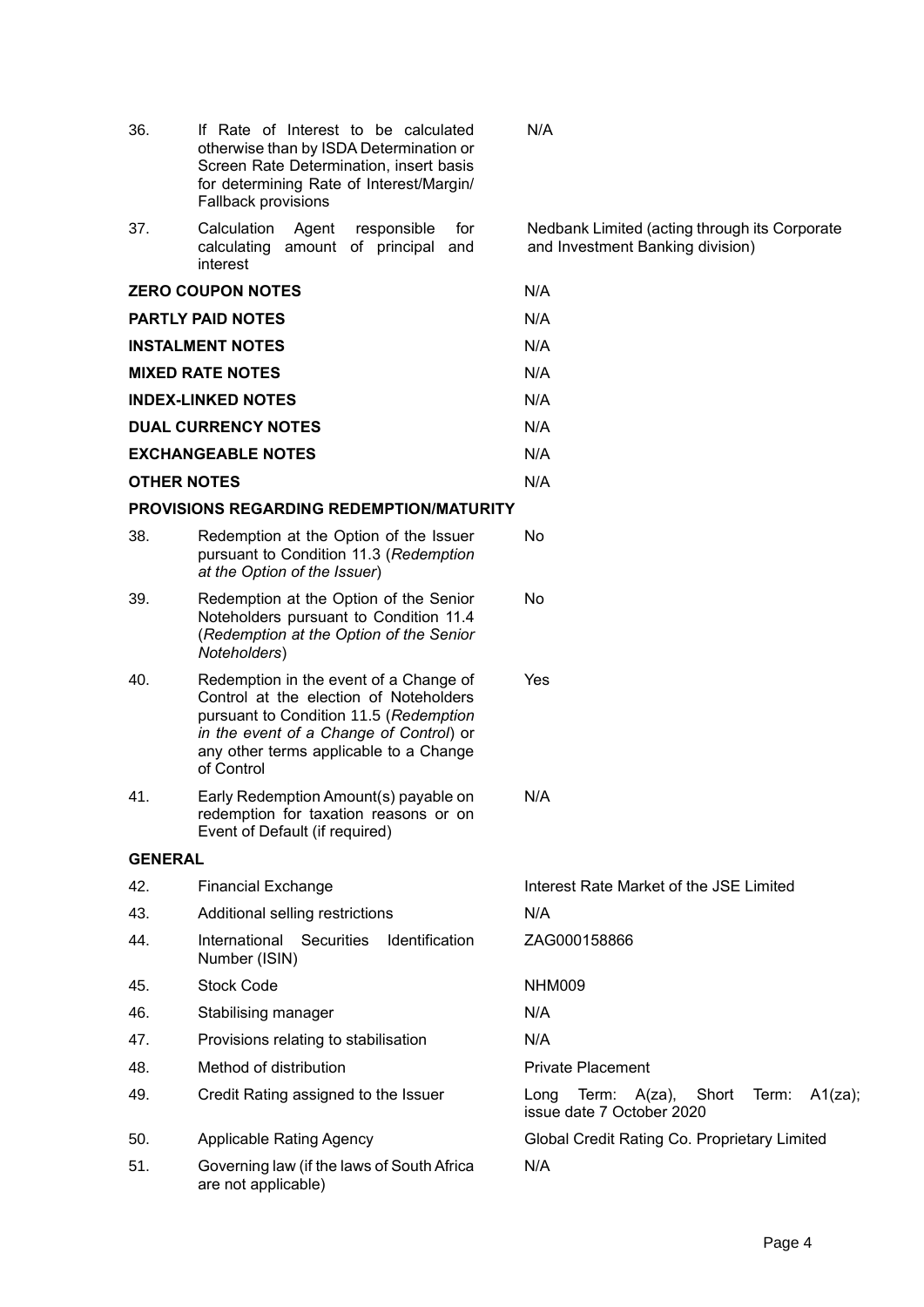52. Other provisions This Tranche of Notes will be guaranteed under the Programme Memorandum.

### **DISCLOSURE REQUIREMENTS IN TERMS OF PARAGRAPH 3(5) OF THE COMMERCIAL PAPER REGULATIONS IN RELATION TO THIS ISSUE OF NOTES**

#### 53. Paragraph 3(5)(a)

The "*ultimate borrower*" (as defined in the Commercial Paper Regulations) is the Issuer.

54. Paragraph 3(5)(b)

The Issuer is a going concern and can in all circumstances be reasonably expected to meet its commitments under the Notes.

### 55. Paragraph 3(5)(c)

The auditor of the Issuer is Ernst & Young Incorporated.

#### 56. Paragraph 3(5)(d)

As at the date of this issue:

- (i) the Issuer has issued ZAR8,204,022,841 (inclusive of this issue of Notes, the NHM007 Notes and the NHM020 Notes, all issuing on the same date) in Commercial Paper (as defined in the Commercial Paper Regulations); and
- (ii) the Issuer estimates that it may issue ZAR4,700,000,000 (exclusive of this issue of Notes, the NHM007 Notes and the NHM020 Notes, issuing on the same date) of additional Commercial Paper during the remainder of the current financial year, ending 30 June 2022.

# 57. Paragraph 3(5)(e)

.

All information that may reasonably be necessary to enable the investor to ascertain the nature of the financial and commercial risk of its investment in the Notes is contained in the Programme Memorandum and this Applicable Pricing Supplement.

#### 58. Paragraph 3(5)(f)

As at the date of this Applicable Pricing Supplement, there has been no material adverse change in the Issuer's financial position since the date of its last audited annual financial statements.

## 59. Paragraph 3(5)(g)

The Notes issued will be listed.

# 60. Paragraph 3(5)(h)

The funds to be raised through the issue of the Notes are to be used by the Issuer for its general corporate purposes.

## 61. Paragraph 3(5)(i)

The obligations of the Issuer in respect of the Notes are unsecured, but guaranteed by the Guarantor.

### 62. Paragraph 3(5)(j)

Ernst & Young Incorporated, the statutory auditors of the Issuer, have confirmed that nothing has come to their attention to indicate that this issue of Notes issued under the Programme does not comply in all material respects with the relevant provisions of the Commercial Paper Regulations.